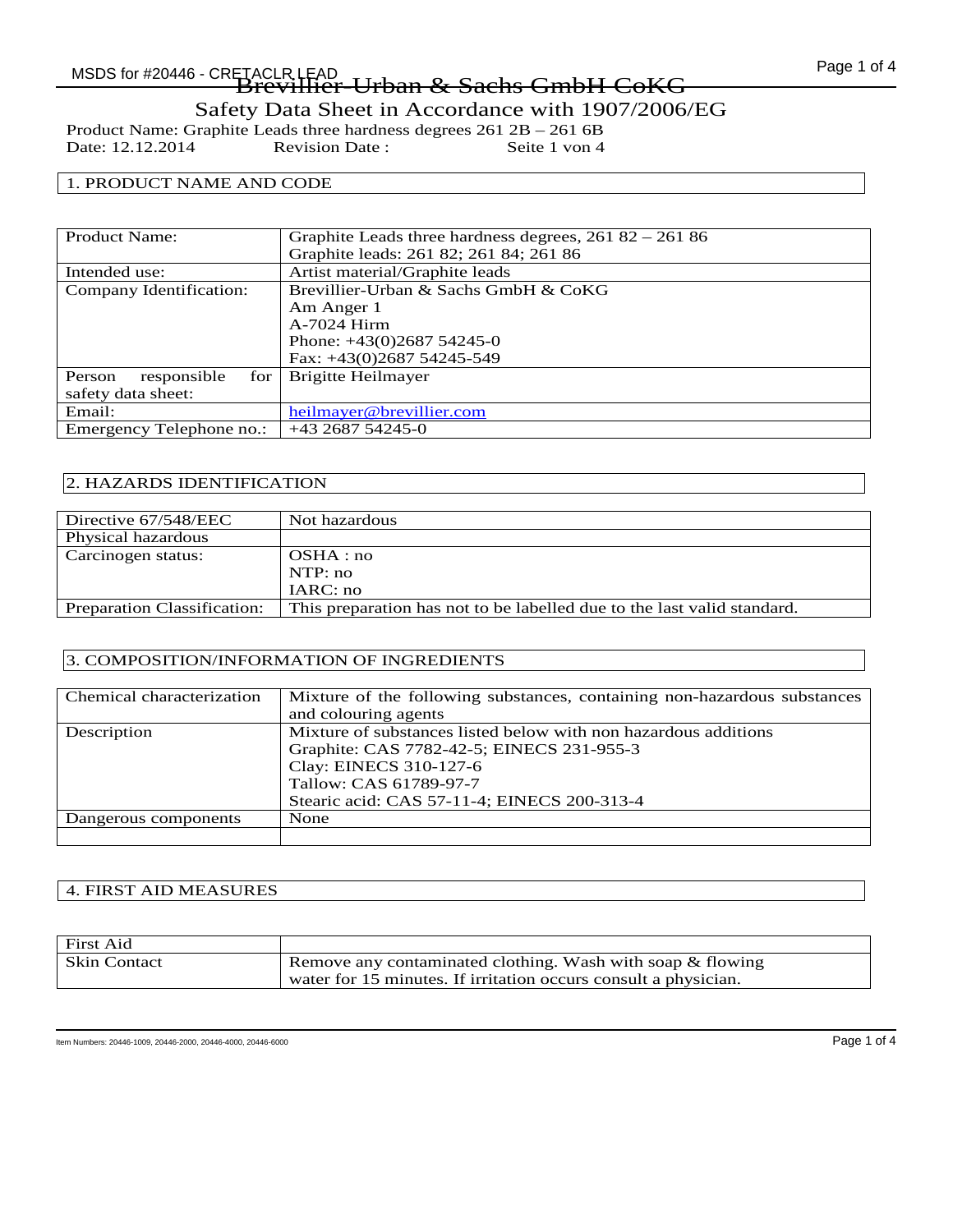Safety Data Sheet in Accordance with 1907/2006/EG

Product Name: Graphite Leads three hardness degrees 261 2B – 261 6B<br>Date: 12.12.2014 Revision Date: Seite 2 von 4 Date: 12.12.2014

| Eye Contact | Irrigate with a suitable eye solution or water for ten minutes – |
|-------------|------------------------------------------------------------------|
|             | obtain medical attention.                                        |
| Inhalation  |                                                                  |
| Ingestion   | Give plenty to drink if ingestion is suspected. DO NOT induce    |
|             | vomiting and consult a physician.                                |

### 5. FIRE-FIGHTING MEASURES

| Hazard                     | Explosive Limits: none                                                   |
|----------------------------|--------------------------------------------------------------------------|
| <b>Extinguishing Media</b> | Alcohol resistance foam, water spray or fog. Dry chemical powder, carbon |
|                            | dioxide, sand or earth may be used for small fires only.                 |
| Media to avoid             |                                                                          |
| Hazardous                  | Carbon Monoxide (co) can from with incomplete combustion.                |
| Combustion                 | Some Oxides of Nitrogen (NOx) and Sulphur (SOx) could be formed.         |
| <b>Products</b>            | Complete combustion will yield primarily Carbon Dioxide (CO2) and        |
|                            | Water.                                                                   |
| Protective                 | Fire fighters should wear proper protective equipment and selfcontained  |
| Equipment                  | breathing apparatus with full face-piece                                 |
| Additional                 | Move exposed containers from fire area if it can be done without risk.   |
| Information                | Use water to keep fire-exposed containers cool.                          |

#### 6. ACCIDENTAL RELEASE MEASURES

| Personal      | Avoid contact with skin and eyes.                                         |
|---------------|---------------------------------------------------------------------------|
| Precautions   |                                                                           |
| Environmental | Prevent contamination of soil and water.                                  |
| Precautions   | Refer to Sections 8.0 and 13.0 for additional information on Exposure and |
|               | Disposal.                                                                 |

#### 7. HANDLING AND STORAGE

| Handling | Avoid contact with eyes, skin and clothing, avoid in gestion and inhalation. |
|----------|------------------------------------------------------------------------------|
| Storage  | Keep away from direct sunlight and other sources of heat. Keep away          |
|          | from oxidizing agents. Do not smoke in storage areas.                        |
| Product  | Do not empty into drains.                                                    |
|          | Store at $25^{\circ}$ C under dry conditions.                                |

#### 8. EXPOSURE CONTROLS/PERSONAL PROTECTION

| Exposure Limit Values      | Not available |
|----------------------------|---------------|
| Exposure control           | Not available |
| <b>Personal Protection</b> |               |
| <b>Hand Protection</b>     |               |

Item Numbers: 20446-1009, 20446-2000, 20446-4000, 20446-6000 Page 2 of 4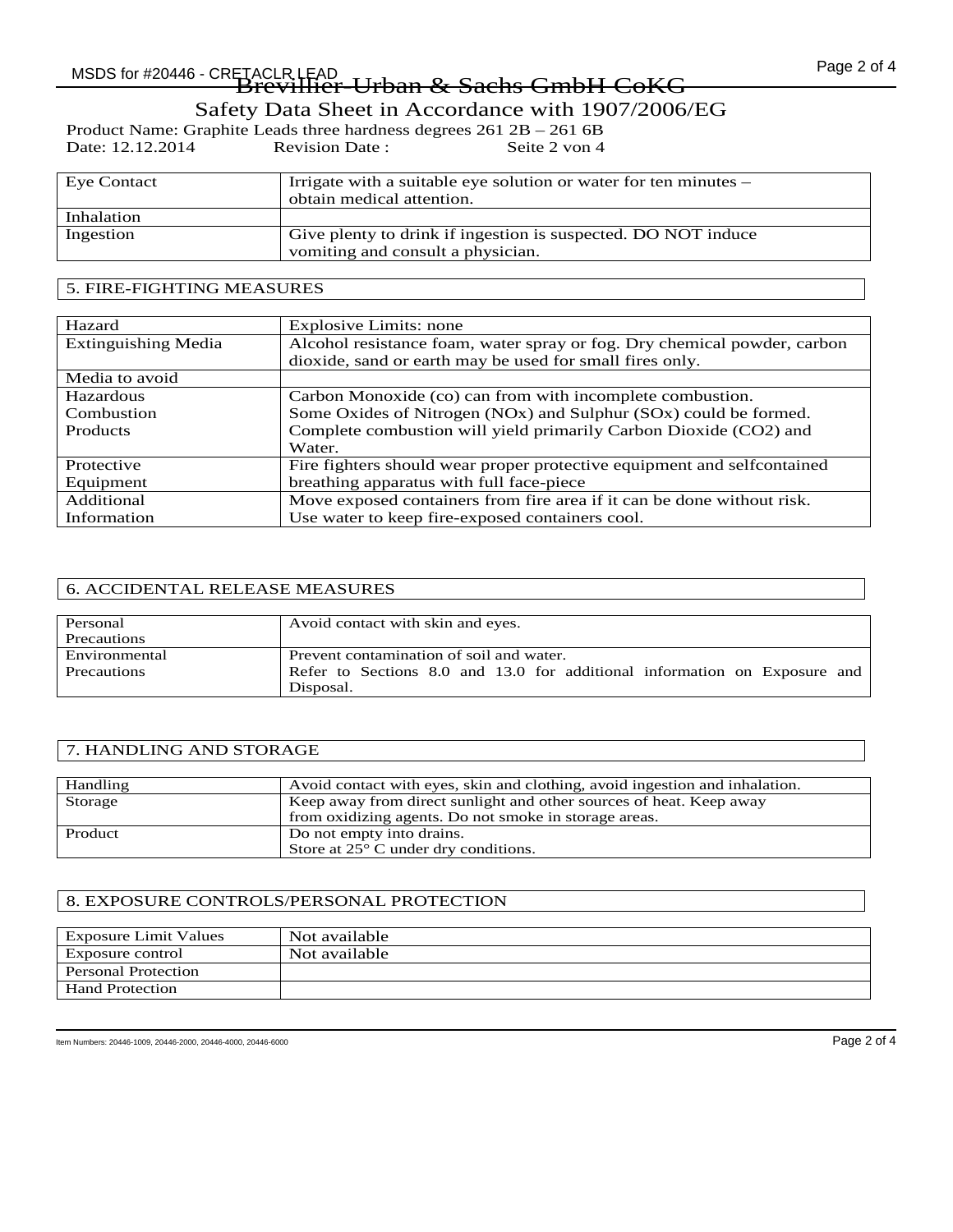# Page 3 of 4 MSDS for #20446 - CRETACLR LEAD Brevillier-Urban & Sachs GmbH CoKG

Safety Data Sheet in Accordance with 1907/2006/EG

Product Name: Graphite Leads three hardness degrees 261 2B – 261 6B<br>Date: 12.12.2014 Revision Date: Seite 3 von 4 Date: 12.12.2014

| Eve Protection         |                                               |
|------------------------|-----------------------------------------------|
| <b>Skin Protection</b> |                                               |
| Additional             | Do not permit smoking whilst product is used. |
| Environmental Exposure | See Section 12 for detailed information       |

# 9. PHYSIKAL AND CHEMICAL PROPERTIES

| <b>Odour Ethereal Appearance</b> | Solid                                        |
|----------------------------------|----------------------------------------------|
| Colour                           | Graphite                                     |
| Ph Value                         | Not applicable                               |
| <b>Boiling Point / Range</b>     | Not applicable                               |
| <b>Flash Point</b>               | Not applicable                               |
| Auto-ignition                    |                                              |
| <b>Explosive Properties</b>      | This preparation is not considered explosive |
| Explosive Limits :               | Not applicable                               |
| Vapour Pressure                  | None                                         |
| <b>Relative Density</b>          |                                              |
| Solubility                       | Not dispersible                              |
| Viscosity                        | Not applicable                               |
| Water Solubility                 | Not dispersible                              |

# 10. STABILITY AND REACTIVITY

| Conditions to Avoid     | Considered a Stable Product.                                                        |
|-------------------------|-------------------------------------------------------------------------------------|
| Materials to Avoid      | Can also react with acid chlorides, acid anhydrides.                                |
| Hazardous Decomposition | May give of irritant / toxic fumes if involved in a fire. Primarily forms oxides of |
|                         | carbon during combustion.                                                           |

# 11. TOXIOLOGICAL INFORMATION

| Ingestion may cause abdominal Pain, Sore Throat, Drowsiness, Headache             |
|-----------------------------------------------------------------------------------|
| Sensitisation Allergic skin reaction / dermatitis could occur with misuse of this |
| preparation.                                                                      |

#### 12. ECOLOGICAL INFORMATION

| Ecotoxicity                   | Not applicable |
|-------------------------------|----------------|
| Mobility                      | Not applicable |
| Persistence and Degradability | Biodegradable  |
| Bio accumulative potential    | Not applicable |
| Other Adverse effects         | Not applicable |

# 13. DISPOSAL CONSIDERATIONS